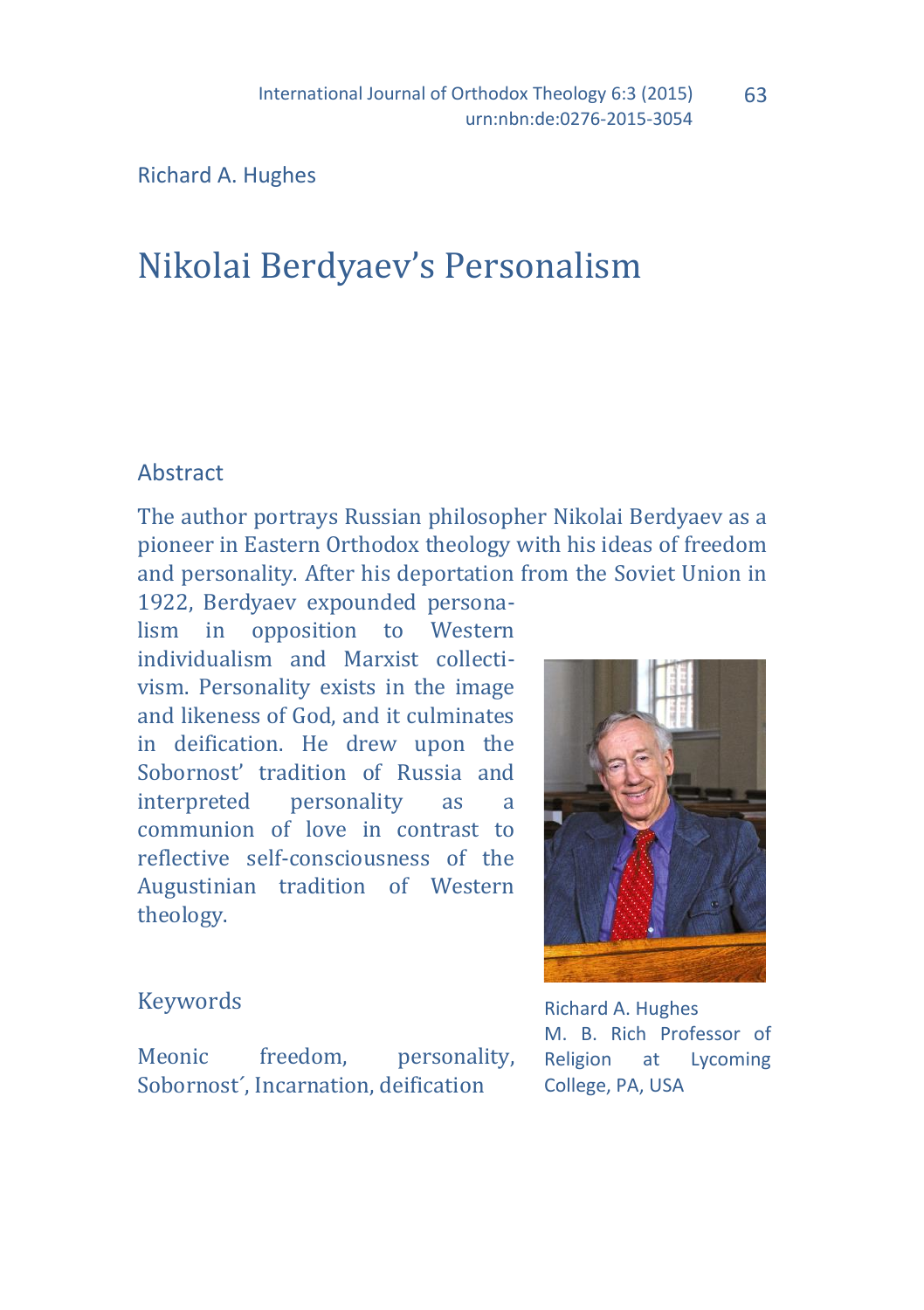#### **1 Introduction**

 $\overline{a}$ 

The aim of this essay is to expound the personalism in the philosophy of Nikolai Berdyaev (1874−1948) and to assess its significance within the context of Orthodox theology. He was a Christian philosopher who considered himself to be a loyal son of the Russian Orthodox Church.

In 1894 Berdyaev became a Marxist, and he was active in clandestine revolutionary groups. He believed that Marxism was the only means to overcome the evil of capitalism.<sup>1</sup> On 11/12 March 1898 the police rounded up clandestine groups and arrested Berdyaev; he was sentenced to three years exile in Vologda. While in exile, he realized the limitations of Marxism and moved toward a spiritual religion. In a letter of 15 August 1909 to Archbishop Antoine he declared: "By winding and complicated paths I have arrived at the faith and at the Church of Christ, which I now consider my spiritual mother."<sup>2</sup>

In 1918, one year after the Bolshevik Revolution in Russia, Berdyaev participated in a large public demonstration led by Patriarch Tikhon, supporting the central role of the church in Russian life.<sup>3</sup> The emerging Soviet state had removed the church from the state that year, but it did not interfere with the protest, even though its authorities were hostile to religion. In 1919 Berdyaev was appointed Professor of Philosophy at the University of Moscow, where he publicly criticized Russian Marxism. Between January and May of 1922 Vladimir Lenin compiled a list of intellectuals opposed to the Bolshevik regime, targeting persons with objectionable ideas, particularly religious ideas of freedom and personality, as well as their

<sup>1</sup> Donald A. Lowrie, *Rebellious Prophet* (New York: Harper & Brothers, 1960), p. 43.

<sup>2</sup> Pierre Pascal, "Les Variations de Berdiaev, et L'Essential," in: Tamara Klépinine, *Bibliographie Des Oeuvres De Nicolas Berdiaev* (Paris: Institut D' Études Slaves, 1971), pp. 7−10.

<sup>3</sup> Lesley Chamberlain, *Lenin's Private War* (New York: St. Martin's Press, 2006), p. 54.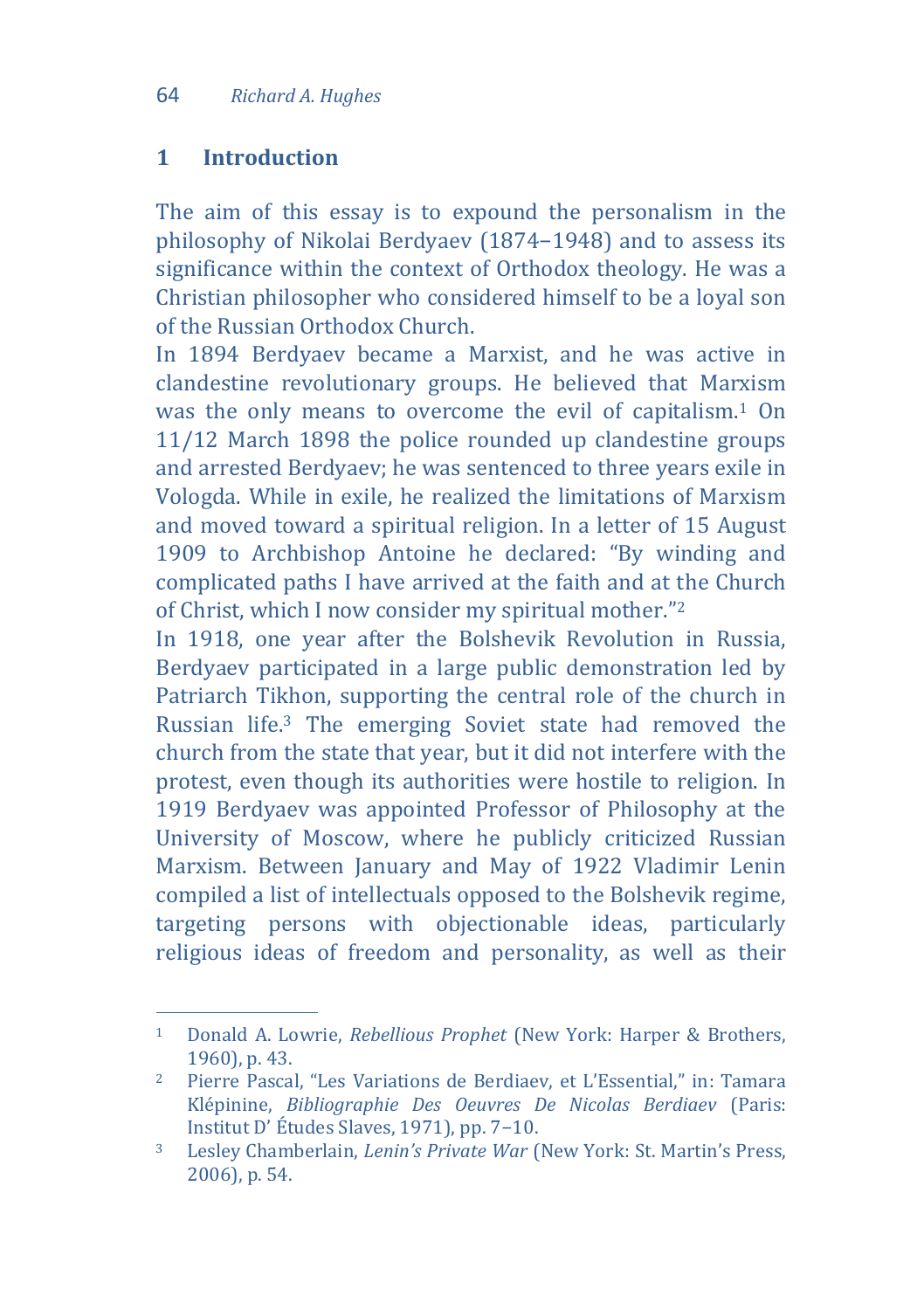social classes as threats to the new government.<sup>4</sup> Lenin gave the intellectuals an ultimatum: either conform to the Soviet state or enter administrative exile in lieu of execution.

Berdyaev and 68 other intellectuals were arrested on the night of 16/17 August 1922 and forced to leave Russia under Article 57 of the Soviet Penal Code for engaging in counter-revolutionary activities and for not accepting Soviet authority. The Soviet government considered the deportees to be parasites on the nation. The intellectuals and their families were placed on two ships, each known as the Philosophy Steamer that sailed to Germany. One was called the *Haken*, which departed from Russia on 28 September 1922, and the other was the *Preussen*, which left on 16 November 1922.

Berdyaev stayed in Berlin until 1924, when he, his wife Lydia, and sister-in-law Eugenie Rapp migrated to Paris where they established a home in the suburb of Clamart. Berdyaev remained in Paris for the rest of his life, participating in theological discussions and ecumenical activities. He was a prolific writer, before and after his deportation, publishing 30 books and 433 papers.<sup>5</sup> His principal themes were freedom, personality, and creativity. During the Soviet period his books were banned and if anyone were found to possess them, he or she would be imprisoned; in the post-Soviet period, however, he has been widely discussed in Russia in the last 20 years but not in the West.<sup>6</sup> In current discussions Berdyaev is regarded as a pioneer in contemporary Orthodox theology. "In the earlier part of the twentieth century Berdyaev in particular attracted a large readership with books on the human situation springing

<sup>4</sup> Ibid., pp. 87−88, 308.

<sup>5</sup> T. Klépinine, *Bibliographie Des Oeuvres De Nicolas Berdiaev,* pp. 25- 104.

<sup>6</sup> Dimitar Popmarinov Kirov, "The Way of Holiness," in: S. T. Kimbrough, ed. *Orthodox and Wesleyan Spirituality* (Crestwood, NY: St. Vladimir's Seminary Press, 2002), p. 126; and L. Chamberlain, email to the author, 6 March 2013.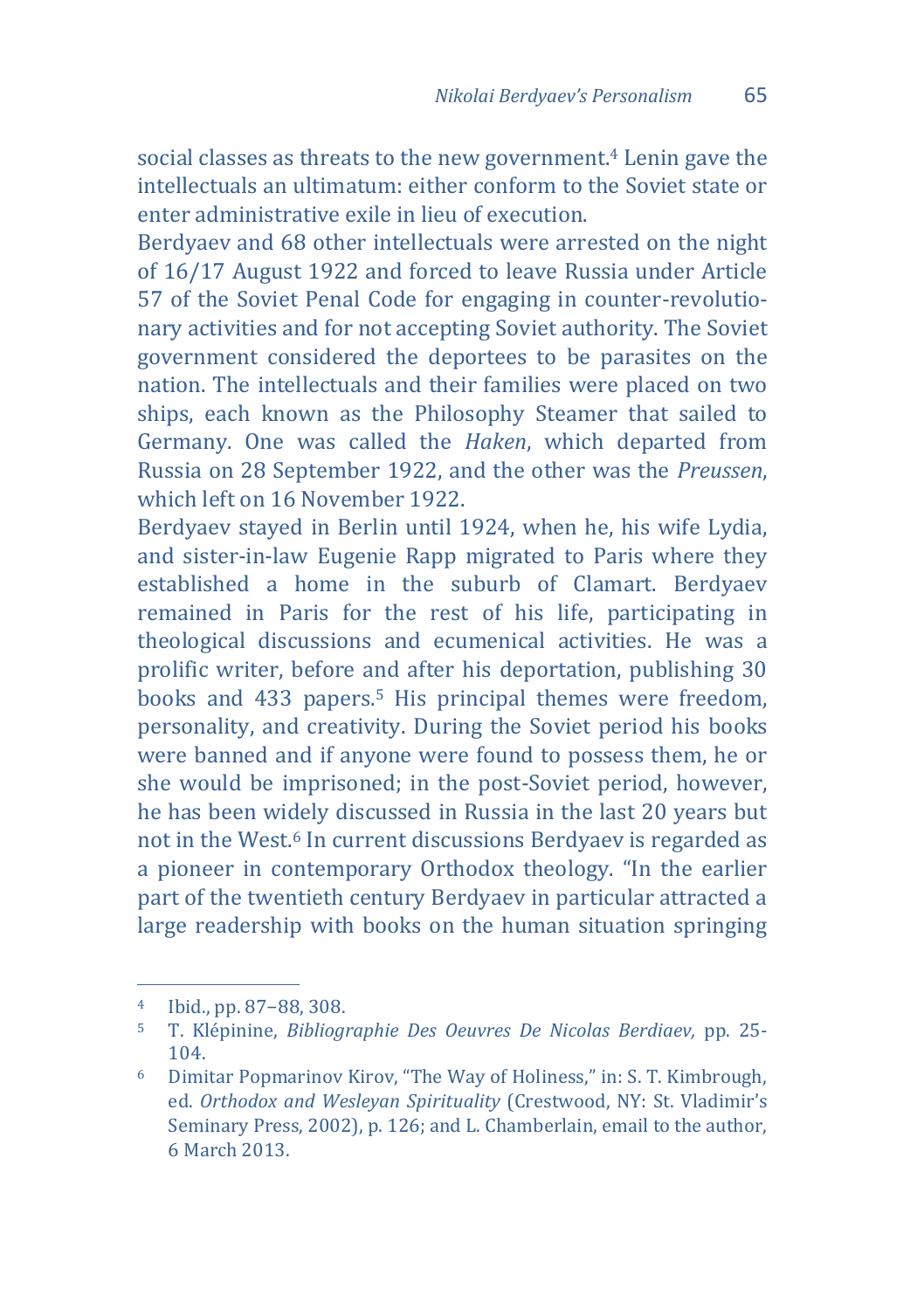from a philosophy of personalism (…) characterized above all by freedom of the Spirit."<sup>7</sup>

## **2 Berdyaev's Philosophical Reflections on Personality**

In 1925 Berdyaev founded the journal *Put*, or "The Way," which served as the organ of the Russian émigré religious community, and he was its editor until 1940, when it was suppressed under Nazi occupation. In 1935 Berdyaev published in *Put* an essay on "Personalism and Marxism" in which he distinguished between the person and the individual. "The individual is a naturalistic category, biological and sociological, and it appertains to the natural world."<sup>8</sup> The individual has no independent existence beyond race or society. In contrast, the person is spiritual and religious, higher than natural or social selves. "Person realizes itself in social and cosmic life, but it can do this only because that within it (…) is independent from nature and from the principle of society."<sup>9</sup>

Personality is a whole, a unity of multiplicity, changing and affirming itself as a primal unity. Personality is the opposite of egocentricity. The totally self-absorbed individual is not a person, because personality actualizes itself beyond selfabsorbed beings. "Person presupposes the trans-personal, the higher being which it reflects, and trans-personal values, which it realizes and which comprise the wealth of its life's content." 10 Personality is an act that moves toward other persons and ultimately toward God. "Person is created by God and in this is

<sup>7</sup> Norman Russell, *Fellow Workers with God* (Crestwood, NY: St. Vladimir's Seminary Press, 2009), p. 29.

<sup>8</sup> N. A. Berdyaev, "The Problem of Man," [http://www.berdyaev.com/](http://www.berdyaev.com/%20berdiaev/berd_lib/1936_408.html)  [berdiaev/berd\\_lib/1936\\_408.html](http://www.berdyaev.com/%20berdiaev/berd_lib/1936_408.html) (16 July 2014).

<sup>9</sup> Ibid.

<sup>10</sup> Ibid.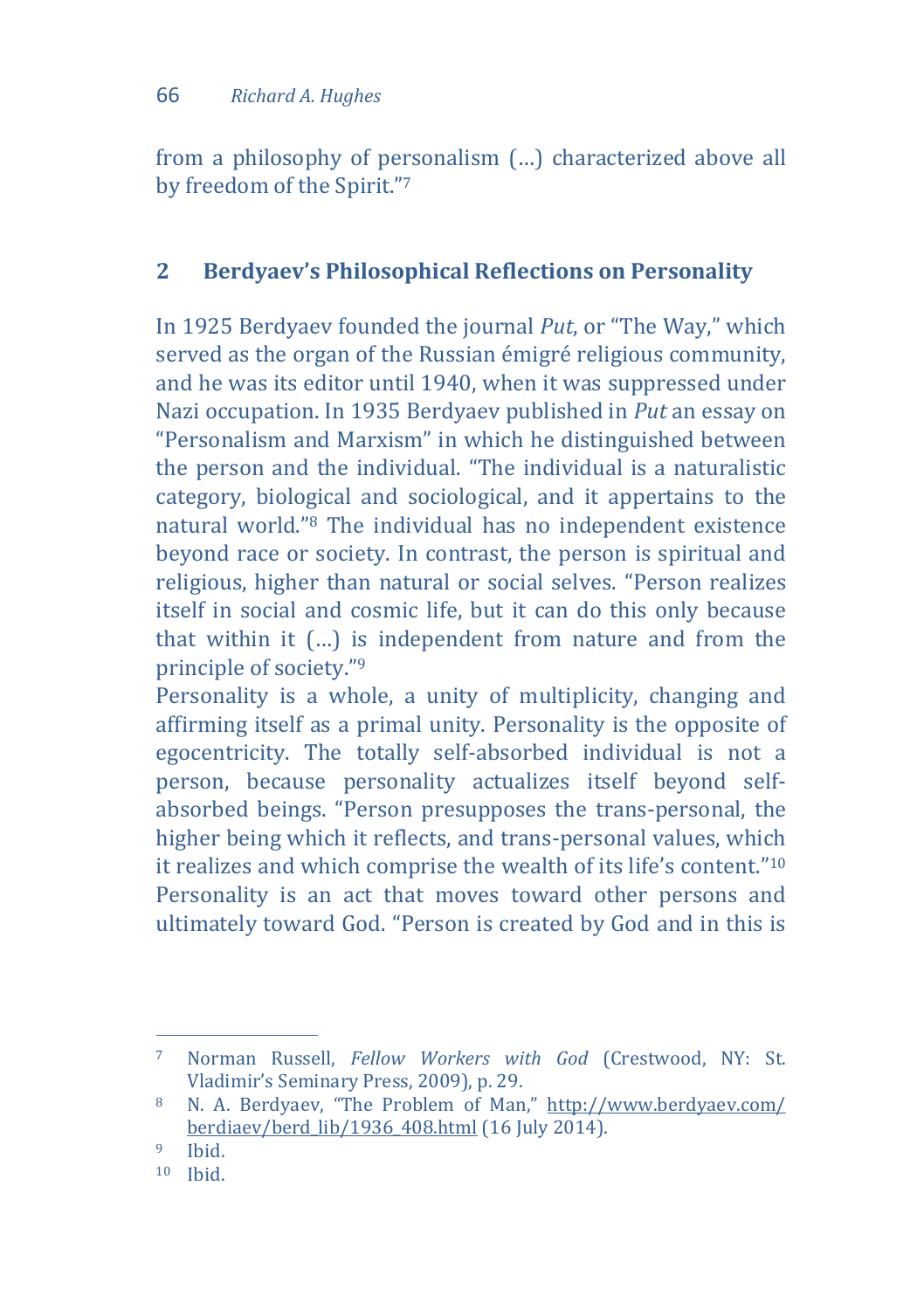its highest merit, and the source of its independence and freedom<sup>"11</sup>

Personality expresses creativity which comes out of freedom. Creativity is not the same as evolution. The former produces something new, as it moves from nonbeing to being, but the latter is deterministic and a reworking of pre-existing material. Berdyaev contends that personality is a "paradoxical combination of the personal and the trans-personal, of the finite and the infinite, of the interrupting and the developing, of freedom and destiny."<sup>12</sup>

In this essay Berdyaev portrays Marxism as antipersonalistic, because it emphasizes the general over the individual, and social class over the person. While Marxism affirms the totality of human life, it denies the self-worth of every human being and his or her right to the fullness of life. It regards persons as parts not wholes, as means not ends.

In his *Freedom and the Spirit*, written in 1927 and 1928 as a work in Orthodox theology and published in 1935, Berdyaev contends that personality is a living, concrete, dynamic quality and not a substance. "Personality is above all a spiritual energy of qualitative originality, a spiritual activity which is the very centre of creative power."<sup>13</sup> Personality is inseparable from God. To acknowledge a suprapersonal dimension does not deny personality but fulfills it.

In 1938 Berdyaev published *Solitude and Society* in which he reaffirmed the ideas stated above and clarified that personalism is not the same as subjectivist, individualist, empirical, or nominalist philosophies. Personalism uncovers authentic reality beneath general and abstract categories. For example, concepts of universal order or world harmony are objectifications and alien to personalism. "The personality is a

<sup>11</sup> Ibid.

<sup>12</sup> Ibid.

<sup>13</sup> Nicolas Berdyaev, *Freedom and the Spirit*, trans. Oliver Fielding Clarke (London: Geoffrey Bles, 1935), p. 101.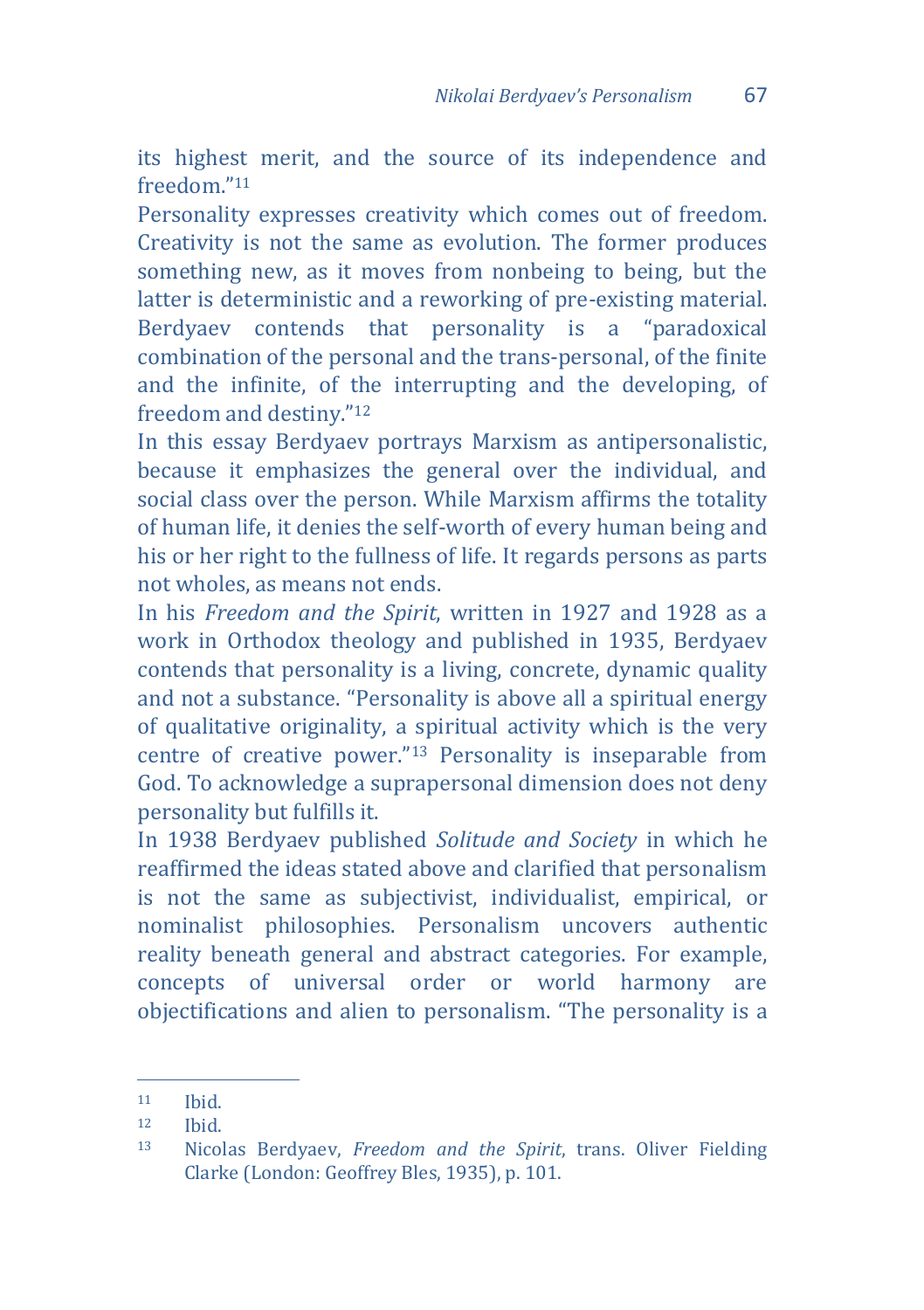spiritual category; it is the Spirit manifesting itself in nature. The personality is the direct expression of the impact of the Spirit on man's physical and psychical nature."<sup>14</sup>

Personality aspires to commune with the We and the Thou. The mystery of personality is best revealed therefore in love between two persons. "Thus authentic love is invariably the herald of the coming of the Kingdom of God, another plane of Being, distinct from the degraded world."<sup>15</sup> Love creates communion without a fear of death, because love is stronger than death.

In the preface and long chapter one of his 1944 *Slavery and Freedom* Berdyaev expounds personality more extensively than in his other writings. He admits that his personalism is existential and anti-hierarchical, and he posits "the primacy of freedom over existence, of Spirit over nature, subject over object, personality over the universal, creativeness over evolution, dualism over monism, love over law."<sup>16</sup> No law applies to personality, as it is unique, unrepeatable, and an interruption in this world. While rational, personality is neither determined nor defined by reason. Reason is "universal, common, impersonal."<sup>17</sup> Personality is social but not determined by social class. Personality determines itself from within.

Personality has the capacity for suffering and joy. Collectives like society, nation, or state do not possess this capability. Collectives may have value or soul but not personality. The actualization of personality can be a painful experience, because it exists in conflict with the objective world. The

<sup>14</sup> Nicolas Berdyaev, *Solitude and Society*, trans. George Reavey (London: Geoffrey Bles, 1938), p. 121.

<sup>15</sup> Ibid.*,* p. 148.

<sup>16</sup> Nicolas Berdyaev, *Slavery and Freedom*, trans. R. M. French (New York: Charles Scribner's Sons, 1944), p. 10.

<sup>17</sup> Ibid., p. 25.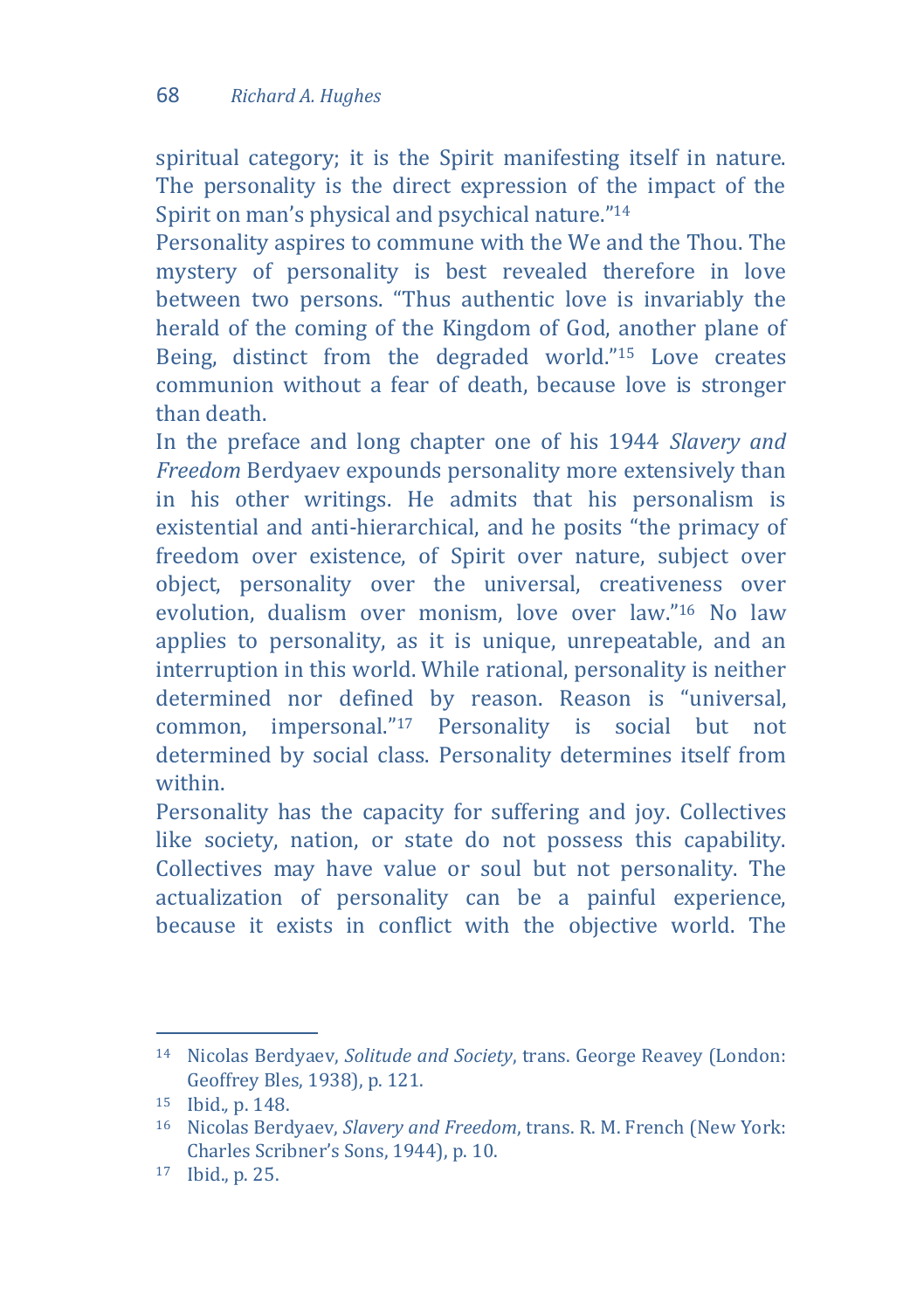capacity to endure pain is also inherent in personality, and its possession of memory accentuates pain.

Both body and soul belong to personality, and their unity coexists in the spirit. Therefore, personality comprises body, soul, and spirit. Personality comes from God and not from one's parents. It has character, which is power over oneself and a victory over slavery to oneself, making possible a conquest of the environment and achievement of independence. Personality has a consciousness of vocation which is "a vocation in an individually unrepeatable form to give an answer to the call of God and to put one's gifts to creative uses."<sup>18</sup>

Personality manifests love, and Berdyaev expounds love in the Greek terms of *eros* and *agape*. *Eros* ascends, *agape* descends. *Eros* has passion and rapture, "the love of beauty, of the supreme good, of divine perfection."<sup>19</sup> *Agape* "does not seek on its own behalf nor for its own enrichment; it bestows, it makes sacrifice; it is plunged into the suffering world, into the world which agonizes in darkness."<sup>20</sup> *Eros* sees the image of "the loved one in God, as God's idea of man, it sees the beauty of the loved one."<sup>21</sup> *Agape* aims toward the neighbor who is suffering and in need of help, while *eros* aims at ideal values of art and philosophy. Whether ascending as *eros* or descending as *agape*, love is an eternal expression of personality.

#### **3 Personality and Meonic Freedom**

In his seminal work of 1916, *The Meaning of the Creative Act*, Berdyaev explains that freedom is nothing in the sense that it stands outside fixed, deterministic, and conditioned structures. Freedom is ultimate, and it has a deep, inexplicable mystery

<sup>18</sup> Ibid., p. 48.

<sup>19</sup> Ibid., p. 55.

<sup>20</sup> Ibid., p. 56

<sup>21</sup> Ibid.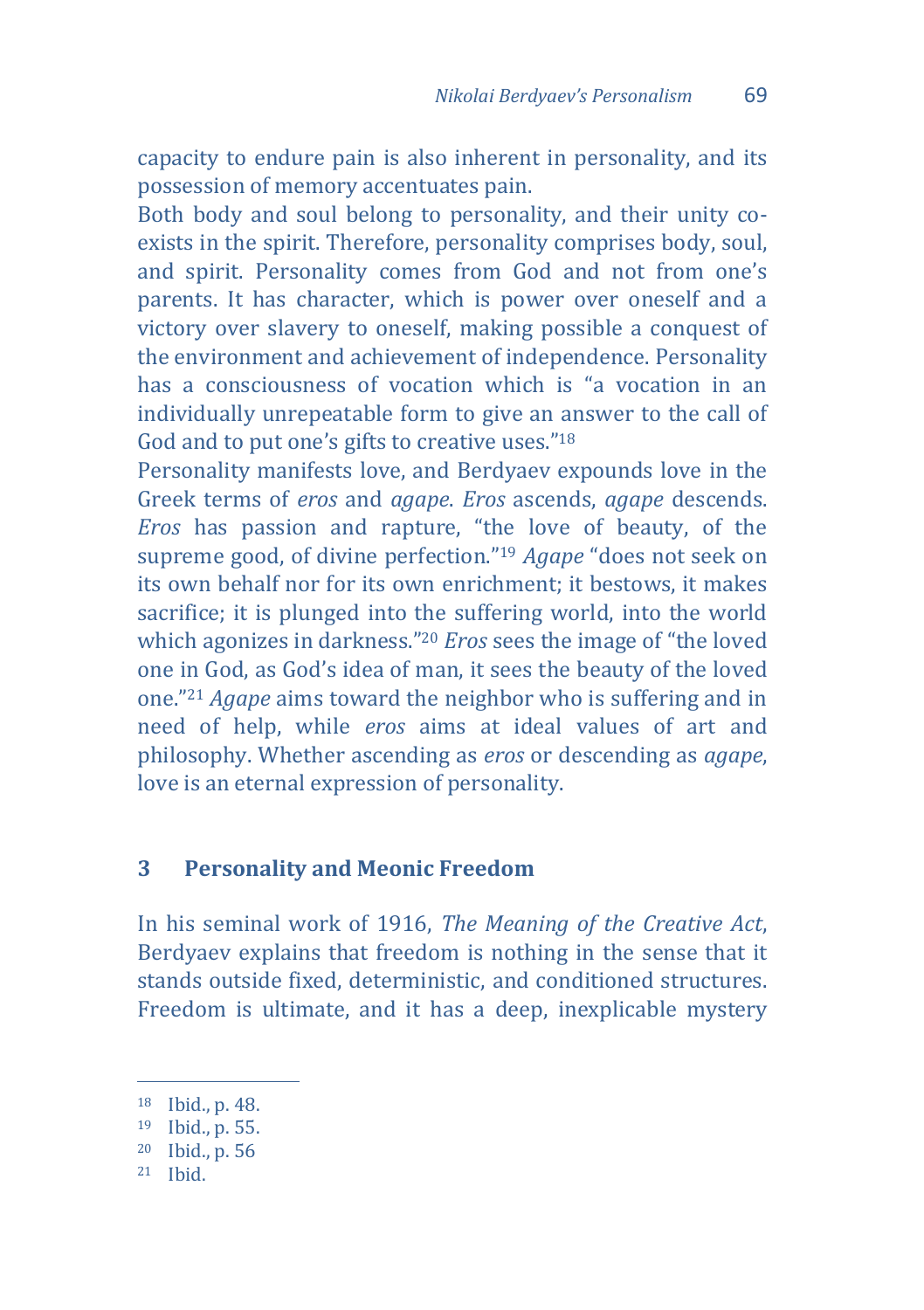$\overline{a}$ 

that cannot be derived from anything. "Freedom is the baseless foundation of being: it is deeper than all being. We cannot penetrate to a rationally-perceived base for freedom. Freedom is a well of immeasurable depth−its bottom is the final mystery."<sup>22</sup>

Berdyaev affirmed the ultimacy of freedom throughout his writing career, and toward the end of his life he clarified aspects of freedom. Freedom is complex and must be understood concretely. It can be outward and formal, but primarily it is inward and real.<sup>23</sup> When living within Soviet Russia, freedom is understood as a collective activity which makes real, inward experience difficult to achieve. Freedom is an obligation connected to human dignity. While humans live naturally within the realm of necessity and are conditioned by economics, as Karl Marx thought, humans are nevertheless called to the realm of freedom beyond necessity.

Within the world of necessity freedom functions negatively as free will. In his autobiography Berdyaev emphasizes, however, that freedom is primordial and not reducible to free will.<sup>24</sup> Free will chooses between good and evil, but real freedom is essentially an eternal, creative means of knowing the revelation of truth. Freedom informs personality, but within individualism it is in a state of estrangement. The freedom of personality breaks the chain of necessity through love and reaches out to the cosmos. Freedom is a religious virtue and the primary way to enter the Kingdom of God.

God does not create freedom. Instead freedom is prior to God, and it originates in the *Ungrund*. Berdyaev borrowed the idea of the *Ungrund* from the German Protestant mystic Jacob Boehme

<sup>22</sup> Nicolas Berdyaev, *The Meaning of the Creative Act*, trans. Donald A. Lowrie (New York: Collier Books, 1962), p. 135.

<sup>23</sup> Idem, *Towards a New Epoch*, trans. Oliver Fielding Clarke (London: Geoffrey Bles, 1949), p. 70.

<sup>24</sup> Idem, *Dream and Reality*, trans. Katherine Lampert (New York: Collier Books, 1962), p. 57.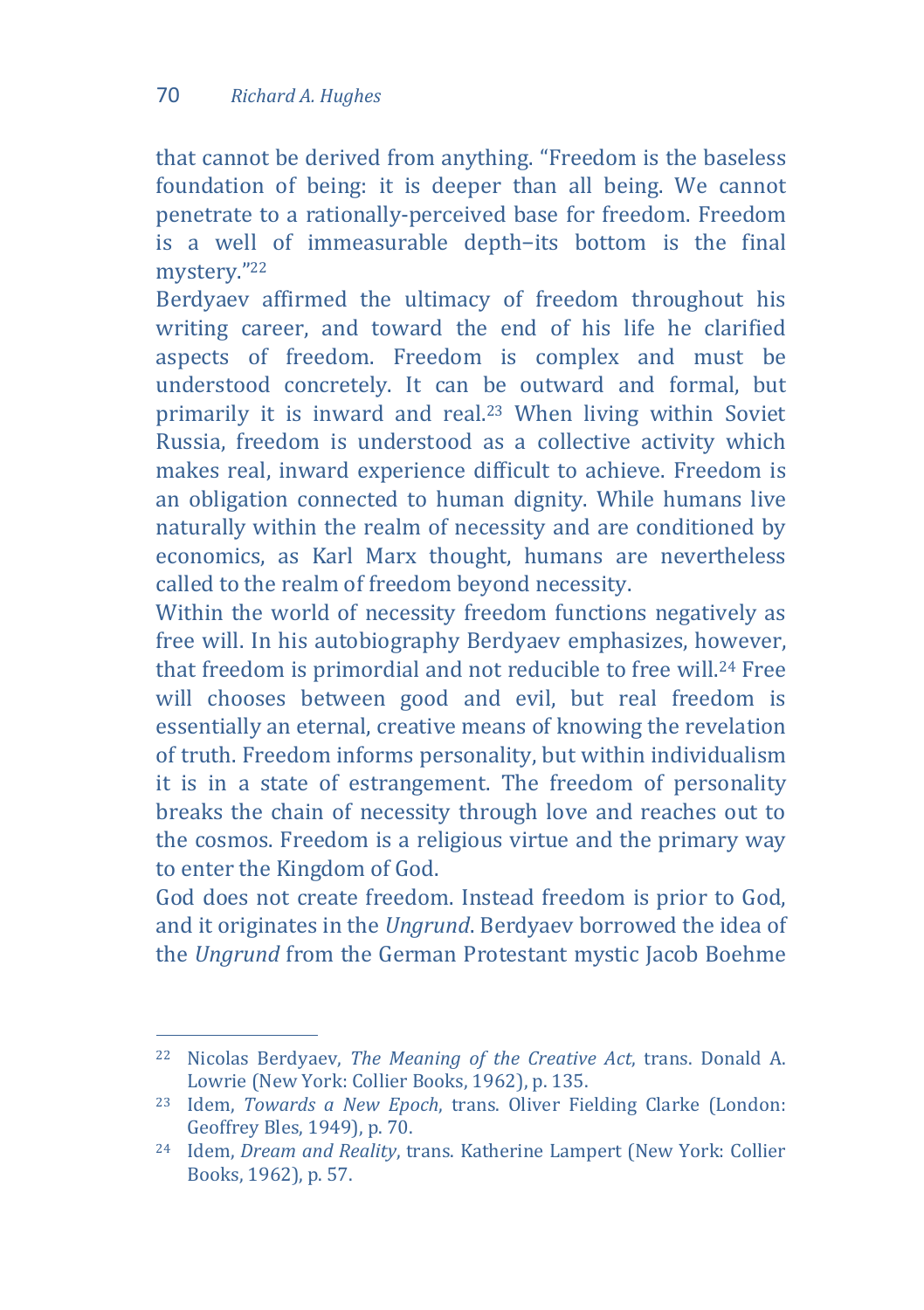(1575−1624). In 1930 he published in *Put* an essay entitled "The Teaching about the Ungrund and Freedom." In this paper Berdyaev points out that Boehme defines the *Ungrund* as a dark, irrational principle which is deeper than being but is within God. The *Ungrund* is unfathomable, primordial freedom that is present before the creation of the world and that gives rise to evil.

On the basis of Boehme's *Ungrund* Berdyaev developed his idea of meonic freedom. He derived the word meonic from the Greek term for nonbeing *me on* in contrast to *ouk on* in the Greek indicative tenses. Berdyaev comments: "And I am inclined to interpret the Ungrund, as a primordial meonic freedom, indeterminate even by God."<sup>25</sup> Meonic freedom has a potentiality which is also "unfathomable and indeterminate will," consisting of fire<sup>26</sup>. "Within the darkness of the Ungrund there is a blaze of fire and this is freedom meonic with potential."<sup>27</sup> The will of fire erupting from meonic freedom is an act of creativity, an ecstatic passage from nonbeing to being.

Whereas Boehme located the *Ungrund* within God, Berdyaev placed it outside of God. The primary reason was his unwillingness to assign the origin of evil to God. "The dark freedom is unpenetrable for God. He does not foresee its results and is not answerable for evil as regards its origin, it is not created by God. The teaching about the Ungrund removes from God the responsibility for evil". 28

"The principal effect of situating nothingness outside of God was to mythologize, to give life to the notion of a person

<sup>25</sup> N. A. Berdyaev, "The Teaching about the Ungrund and Freedom." [http://www.berdyaev.com/berdiaev/berd\\_lib/1930\\_349.html](http://www.berdyaev.com/berdiaev/berd_lib/1930_349.html) (9 March 2013).

<sup>26</sup> Ibid.

<sup>27</sup> Ibid.

<sup>28</sup> Ibid.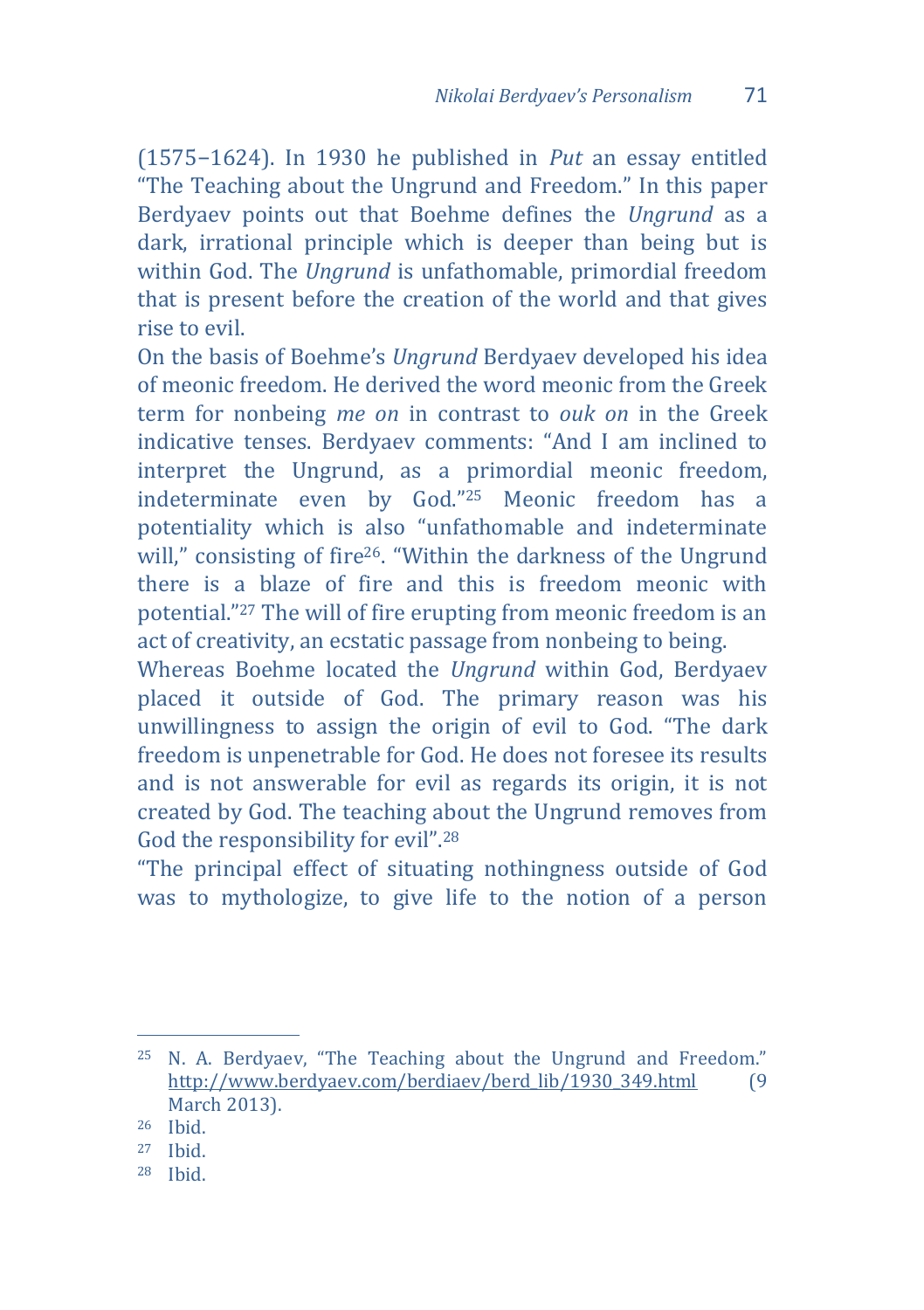possessing a freedom that is absolutely original."<sup>29</sup> Humankind is the offspring of both God and meonic freedom. God aids humans in their struggle against evil with freedom. God as love, liberty, and sacrifice struggles against evil, suffering, and injustice by suffering with humans. God has power in relation to being but not in relation to freedom.

# **4 Image and Likeness of God**

Throughout his philosophical career Berdyaev stated frequently that humanity is created in the image and likeness of God. This assertion refers to the following passage in the Creation story of the Bible: "Then God said, 'Let us make humankind in our image, according to our likeness….'" (Gen. 1:26a). The plural tense means the eternal presence of the Trinity in the view of Orthodox theology.<sup>30</sup>

In his *Freedom and the Spirit* Berdyaev declares that personality is "the divine idea, the divine image and resemblance in man, in contrast with individuality, which is a natural and biological conception."<sup>31</sup> Thus, in order to understand themselves humans must address God, grasp the divine idea, and strive to realize that idea. The realization of the divine idea is, therefore, the goal of personality. In the same book Berdyaev states that humanity is "from all eternity and he also inherits eternity; he is created in the image and likeness of God, he is not a product of cosmic evolution."<sup>32</sup>

 $\overline{a}$ <sup>29</sup> Antoine Arjakovsky, *The Way*, trans. Jerry Ryan, eds. John A. Jillions and Michael Plekon (Notre Dame, IN: University of Notre Dame Press, 2013), pp. 300−301.

<sup>30</sup> Vladimir Lossky, *In the Image and Likeness of God*, eds. John H. Erickson and Thomas E. Bird (Crestwood, NY: St. Vladimir's Seminary Press, 1974), p. 123.

<sup>31</sup> N. A. Berdyaev, *Freedom and the Spirit*, p. 213.

<sup>32</sup> Ibid., p. 275.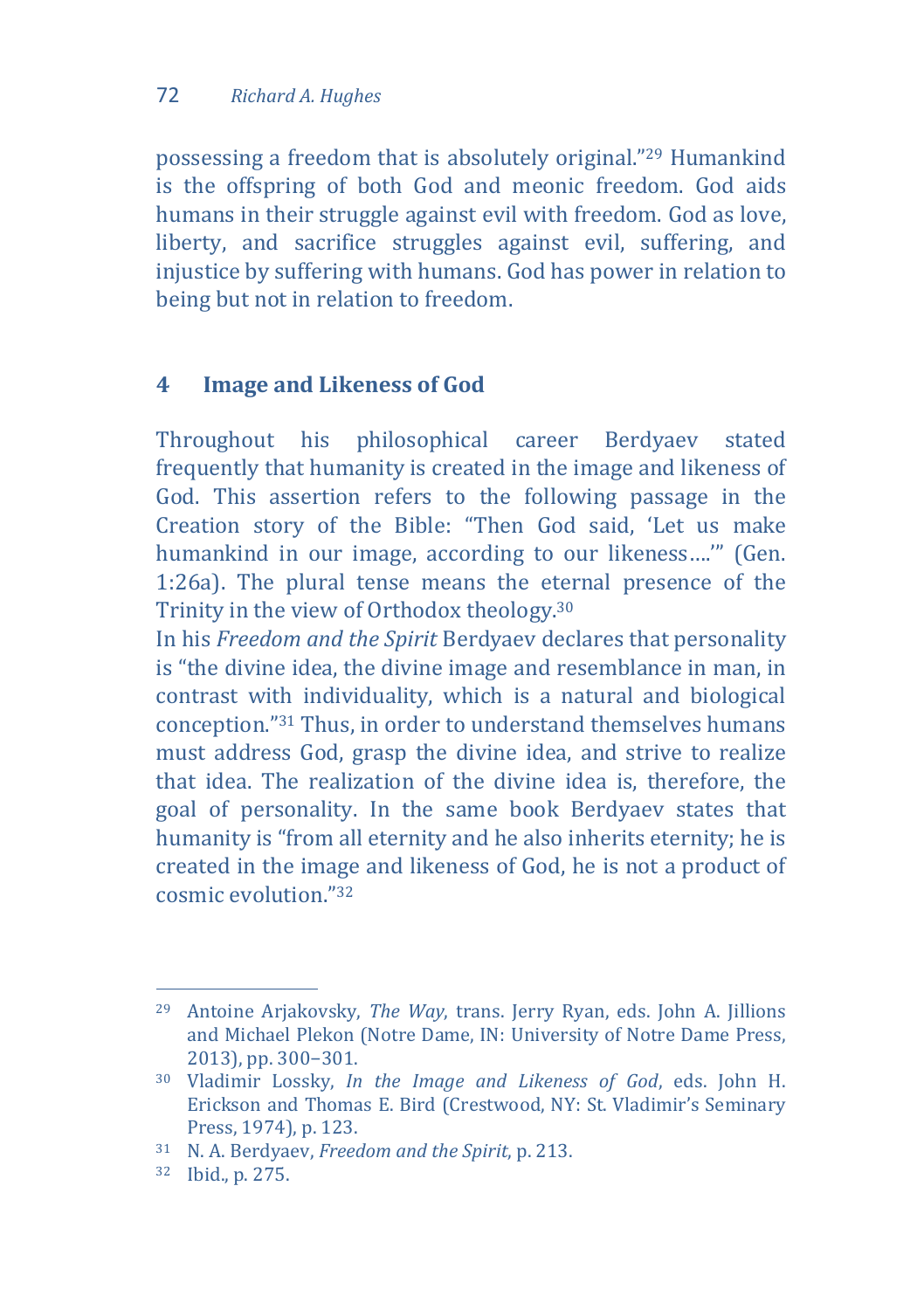Berdyaev also asserted in several places in his philosophical writings that God should be born in humanity, and humanity should be born in God. His belief in the divinity of the human spirit and the humanity of the divine is central to Berdyaev's philosophy and represents his theandric vision of the world. The word theandric derives from the Greek *theos* or God and *andros*, the genitive of *aner* or man. This vision is clearly expressed in his *Solitude and Society*: "For man is the image and likeness of God; and consequently God contains in Himself the image and likeness of man, the pure essence of humanity."<sup>33</sup> In the same context he says that whereas egocentricity is the "original sin," personality is the reflection of the divine image and likeness and "the true path leading to God."<sup>34</sup>

As a philosopher working in the context of Russian Orthodoxy, Berdyaev studied the Church Fathers, specifically the works of Gregory of Nyssa, Athanasius, Irenaeus, Maximos the Confessor, and Symeon the New Theologian.<sup>35</sup> A contemporary Orthodox scholar has reported that Gregory of Nyssa was Berdyaev's favorite Church Father and that he studied Gregory's writings as well as the secondary literature of Jean Daniélou and Hans Urs von Baltasar.<sup>36</sup> This insight was confirmed in Berdyaev's essay "The Problem of Man," published in *Put* in 1936, in which he points out that among "the Eastern Teachers of the Church, St. Gregory of Nyssa did the most with anthropology, and he understands man first of all as in the image and likeness of God."<sup>37</sup> Berdyaev goes on to contrast Gregory's view with that of St. Augustine, who defined anthropology mainly in terms of sin and salvation by grace. Subsequent Catholic theologians

<sup>33</sup> N. A. Berdyaev, *Solitude and Society*, p. 14.

<sup>34</sup> Ibid., p. 21.

<sup>35</sup> Olivier Clément, *Berdiaev. Un philosophe russe en France* (Paris: Desclée De Brouwer, 1991), p. 18.

<sup>36</sup> Marios P. Begzos, "Nikolaj Berdjajew und die Byzantinische Philosophie," [http://www.myriobiblos.gr/texts/german/begzos\\_1.](http://www.myriobiblos.gr/texts/german/begzos_1.%20html)  [html](http://www.myriobiblos.gr/texts/german/begzos_1.%20html) (30 January 2014).

<sup>37</sup> N. A. Berdyaev, "The Problem of Man".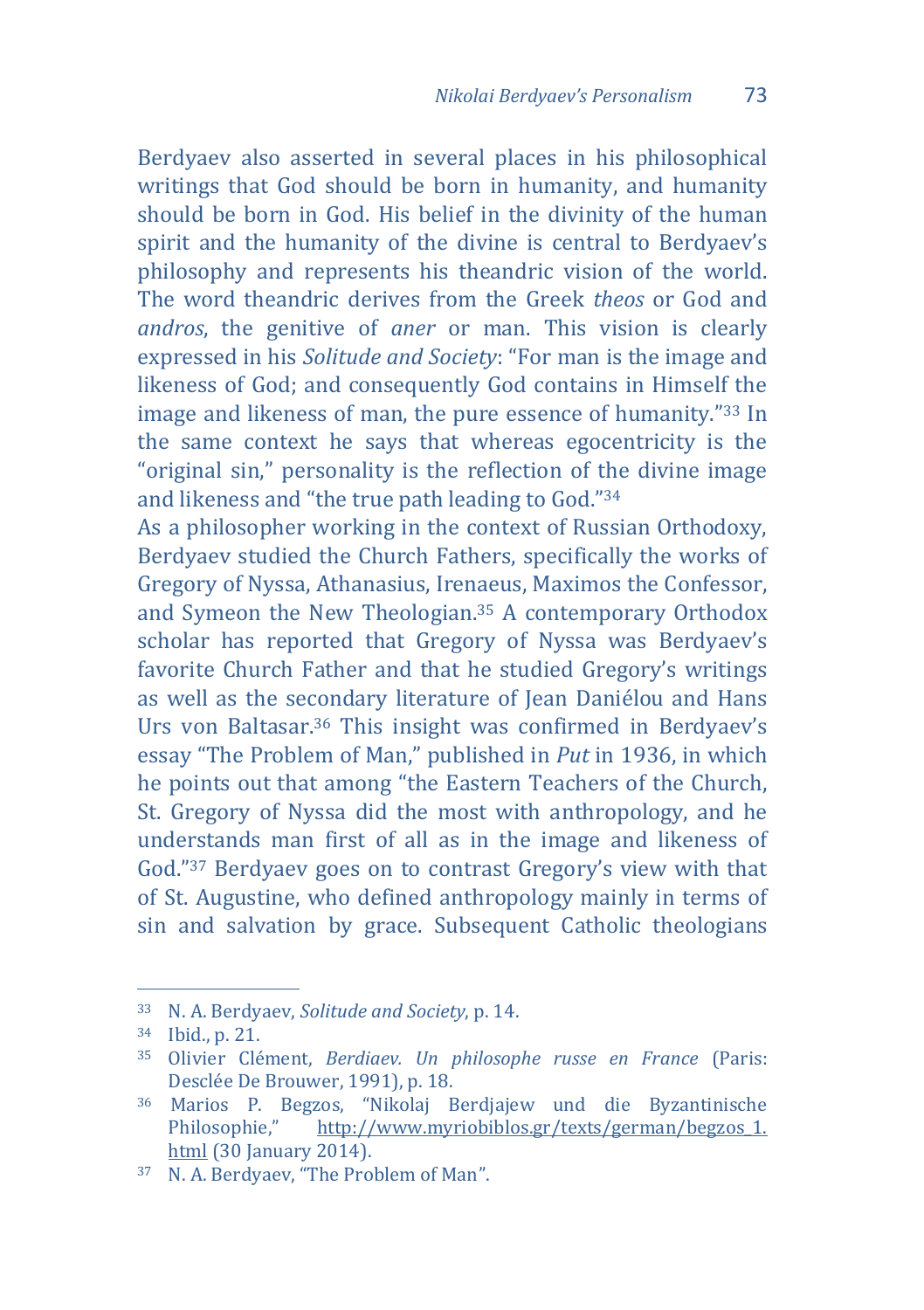identified the image and likeness of God with reason, following Greek philosophy; and the Protestant theologian Karl Barth opened up an abyss between God and humankind, thus denying the God-Manhood of Christ and its bearing upon human personality.

# **5 Personality and Deification**

In his fundamental work *The Mystical Theology of the Eastern Church* Vladimir Lossky states that the goal of theology is *theōsis* or deification and that this will be achieved in the age to come after the resurrection.<sup>38</sup> Deification means that persons become like God, achieving communion with the divine energies. Deification is based upon the following biblical passages: "I say, 'You are gods, children of the Most High" (Ps. 82:6); "Jesus answered, 'Is it not written in your law, I said, You are gods?'" (Jn. 10:34); and "Thus he has given us, through these things, his precious and very great promises, so that through them you (…) may become participants of the divine nature" (2 Pet. 1:4). In the Pauline and Johannine literature of the New Testament *theōsis* is expressed in terms of adoptive sonship, being in Christ, mutual indwelling, and incorporation into Christ's body.<sup>39</sup>

Berdyaev has been credited with connecting deification and personalism in 20th century Orthodox theology. "He saw human beings not as fallen and sinful but as potentially exalted to heaven because God had become man."<sup>40</sup> The fulfillment of personality requires a transcendence of the self which reaches its fullest realization in an existential encounter with God.

 $\overline{a}$ <sup>38</sup> Vladimir Lossky, *The Mystical Theology of the Eastern Church* (Cambridge: James Clark, 1957), pp. 11.196.

<sup>39</sup> Nonna Verna Harrison, "Theosis as Salvation: An Orthodox Perspective," *Pro Ecclesia* 6 no.4 (1997), p. 431.

<sup>40</sup> Norman Russell, *Fellow Workers with God*, p. 29.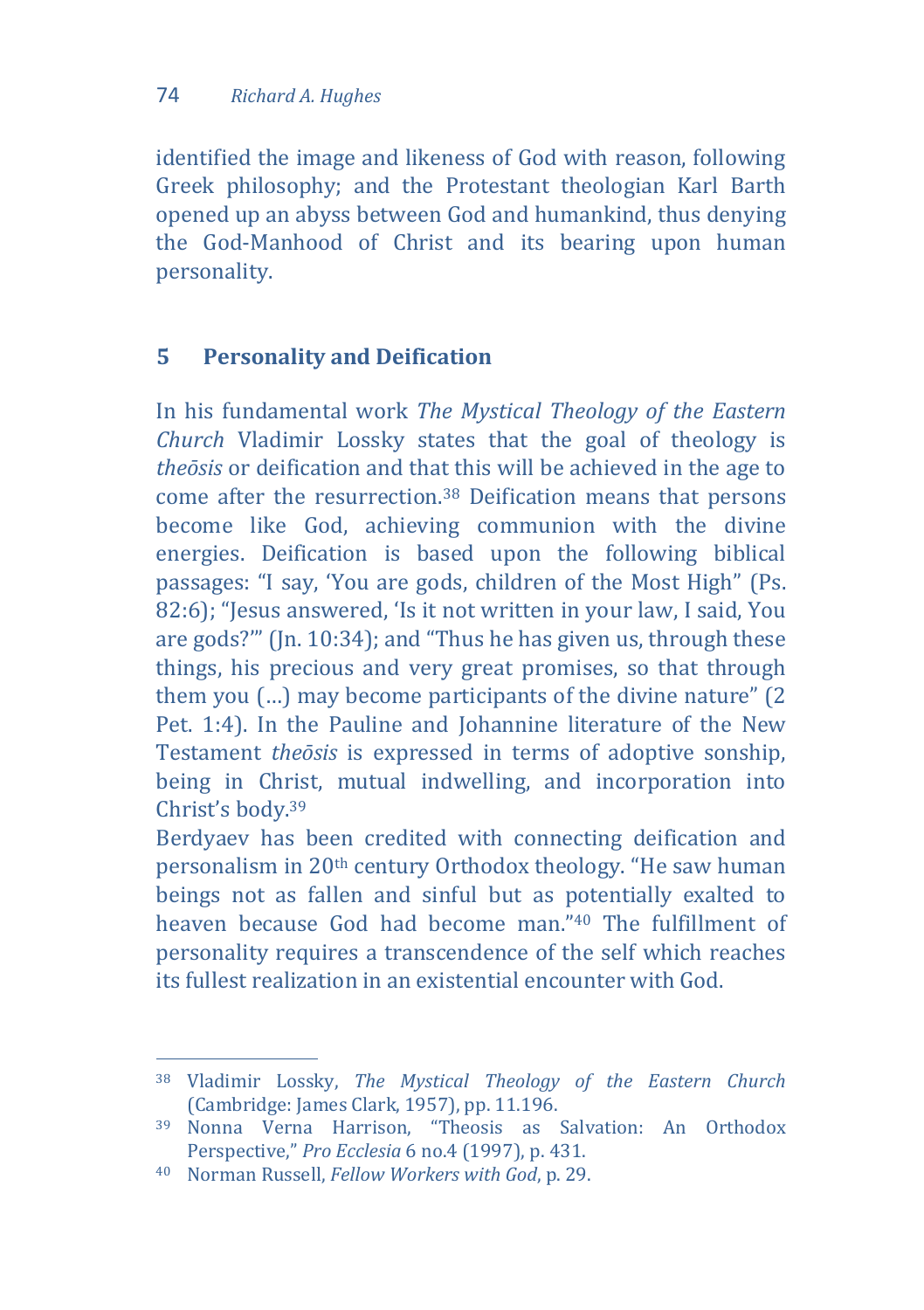As the fulfillment of divine-human relatedness, deification cannot be stated in terms of identity, monism, or immanentism but in love and mystery. "This mystery is the need which God feels for His other self, of one who loves and is beloved, of the love which is realizable within the Trinity in Unity, which exists both above, and below, in heaven, and on earth."<sup>41</sup> In the same context Berdyaev explains the fact that "God longs for His other self, for the free response to His love, shows not that there is any insufficiency or absence of fullness in the Divine Being, but precisely the superabundance of His plenitude and perfection."<sup>42</sup> Deification as divine-human communion culminates in Christ, the God-Man.

The human response to God's love and calling is human creativity. While Berdyaev drew upon the Church Fathers to develop the concept of deification, in his paper on "The Problem of Man" he admitted "never did they reveal the image of God within the creative nature of man, in the likeness of man to the Creator". <sup>43</sup> He went on to say that humans are capable of rising above themselves, especially in creativity which is "not a selfaffirmation, but rather a self-overcoming. (…) And it is particularly in creativity that man is in the greatest likeness to the Creator."<sup>44</sup>

Toward the end of his life Berdyaev wrote an article entitled "The Truth of Orthodoxy," which was published posthumously in Paris in 1952. In that article he rediscovered the mystical theology of St. Gregory of Palamas.<sup>45</sup> Berdyaev claims that Orthodoxy understands itself through the primacy of the Trinity. "The Orthodox liturgy begins with the words: 'Blessed is the Kingdom, of the Father, and of the Son, and of the Holy Spirit.' Everything begins from above, from the Divine Triad,

<sup>41</sup> N. A. Berdyaev, *Freedom and the Spirit*, p. 191.

<sup>42</sup> Ibid., p. 191.

<sup>43</sup> N. A. Berdyaev, "The Problem of Man".

<sup>44</sup> Ibid.

<sup>45</sup> Olivier Clément, *Berdiaev. Un philosophe russe en France*, p. 236.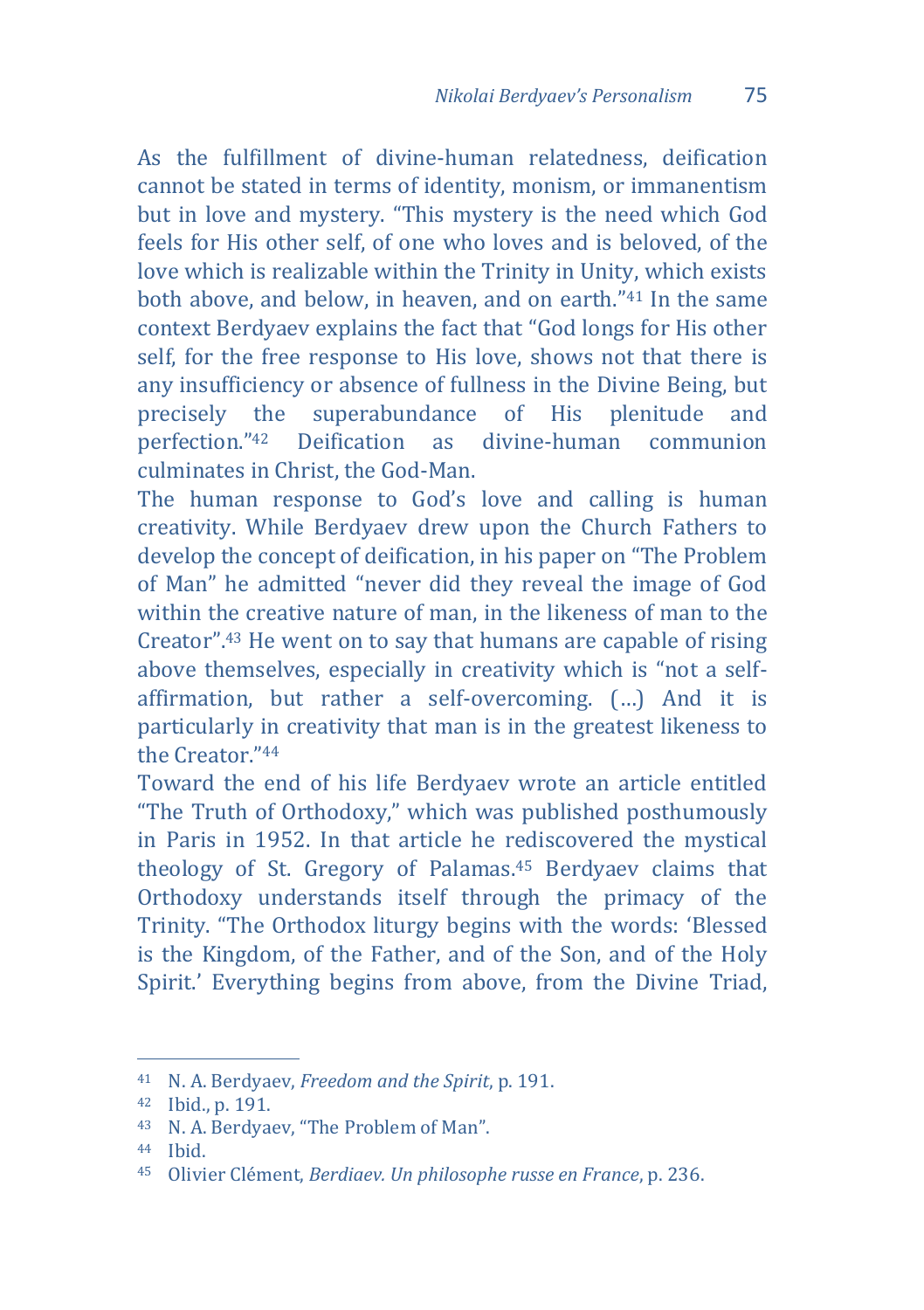from the heights of the Essence, and not from the person and his soul."<sup>46</sup> Berdyaev follows the distinction made by Palamas between the divine essence and the divine energies. The former is unknowable and inaccessible to human thought, but the latter acts "covertly in man and the world," pouring out upon the natural world and enlightening it. "Orthodoxy understands the purpose of life as the seeking and the attainment of the grace of the Holy Spirit, as a means of the spiritual transfiguration of creation."<sup>47</sup>

In *Freedom and the Spirit* Berdyaev explains that humans are "transfigured and deified only by an inward reception of the Holy Spirit."<sup>48</sup> One means of receiving the divine energy is a recitation of the Jesus Prayer: "O Lord, Jesus Christ, Son of God, have mercy upon me a sinner." Through this prayer Jesus Christ himself enters into and enlightens the human heart. The outpouring of the divine energy engenders an internal freedom which is manifest in the church as a community of love.

The transfiguration of the world will occur in the future age of the Holy Spirit, and this means that the Christian revelation is not yet finished.<sup>49</sup> Christianity will be fully revealed as a nonjuridical religion of love and freedom. It will not be one of individual salvation, the blessedness of the elect, justification, or eternal damnation which are doctrines of the Western Church. The Eastern Church envisions a cosmic transfiguration of all living beings, and this will coincide with the actualization of the Kingdom of God.

<sup>46</sup> Nicholas A. Berdyaev, "The Truth of Orthodoxy," [http://www.kosovo.](http://www.kosovo/)  net/ortruth.html (16 February 2013).

<sup>47</sup> Ibid.

<sup>48</sup> Nicolas Berdyaev, *Freedom and the Spirit*, p. 256.

<sup>49</sup> Idem, *The Meaning of the Creative Act*, p. 305.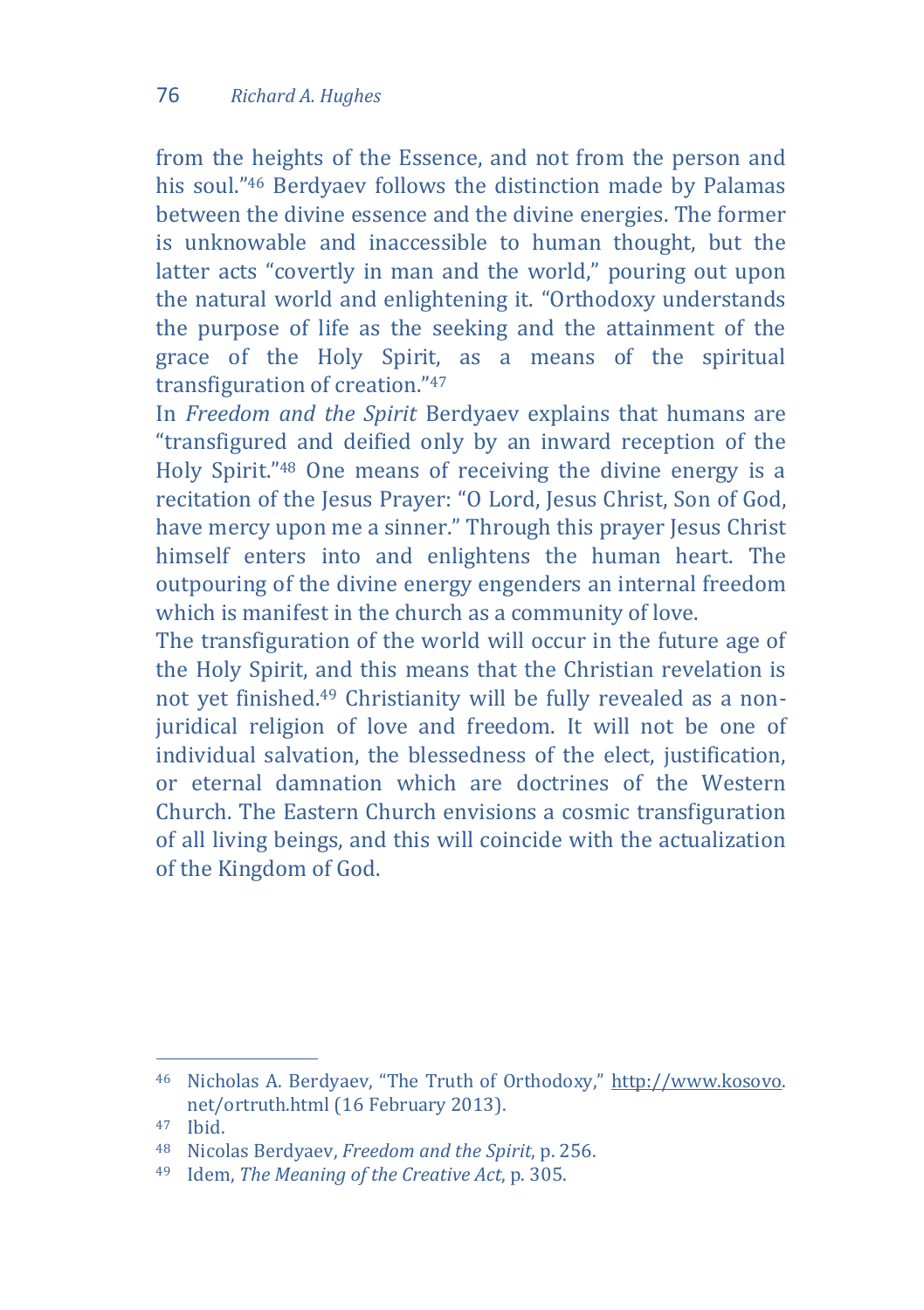#### **6 Conclusion**

Nikolai Berdyaev was a prominent figure in Russian religious philosophy in the late 19th and early 20th centuries. Whereas in the West philosophers tend to distinguish sharply between philosophy and theology, philosophers in the Eastern Orthodox tradition take into account the religious dimension of fundamental reality. Berdyaev contended that personality is ultimate and that it is realized in union with God through Christ the God-Man. Thus, divine-human relatedness, as in the Trinity, constitutes ultimate reality.

Berdyaev believed that Russia was the homeland of personalism, and he rejected the Western view of Russia as "the impersonal East." In an influential essay written the year before his death and published posthumously he set forth the following thesis: "Personality has always been more pronounced in Russia than in the de-personalized, mechanical, and levelled-out civilization of the modern West."<sup>50</sup> He argued that the West produced an individualism that did not facilitate the emergence of personality but instead produced depersonalization. By the latter he meant socialization which was not the same as community.

Community spirit is fundamental in Russia and in Orthodoxy. Berdyaev insists that Russians are hospitable, extraverted, and capable of sacrifice due to the fact that Christianity has shaped Russia. The Russian communal spirit is grounded in personality and the capacity to go beyond the limitations of individualism. The union of personality and community is expressed in the Russian term *Sobornost'*. This represents communal life in the Holy Spirit as embodied within persons and not imposed from without by an external structure of authority.<sup>51</sup> *Sobornost'* is not a collective like the state which would oppress personality by the mass. *Sobornost'* is not restricted to councils that are

<sup>50</sup> Nicolas Berdyaev, *Towards a New Epoch*, p. 53.

<sup>51</sup> Ibid., p. 54.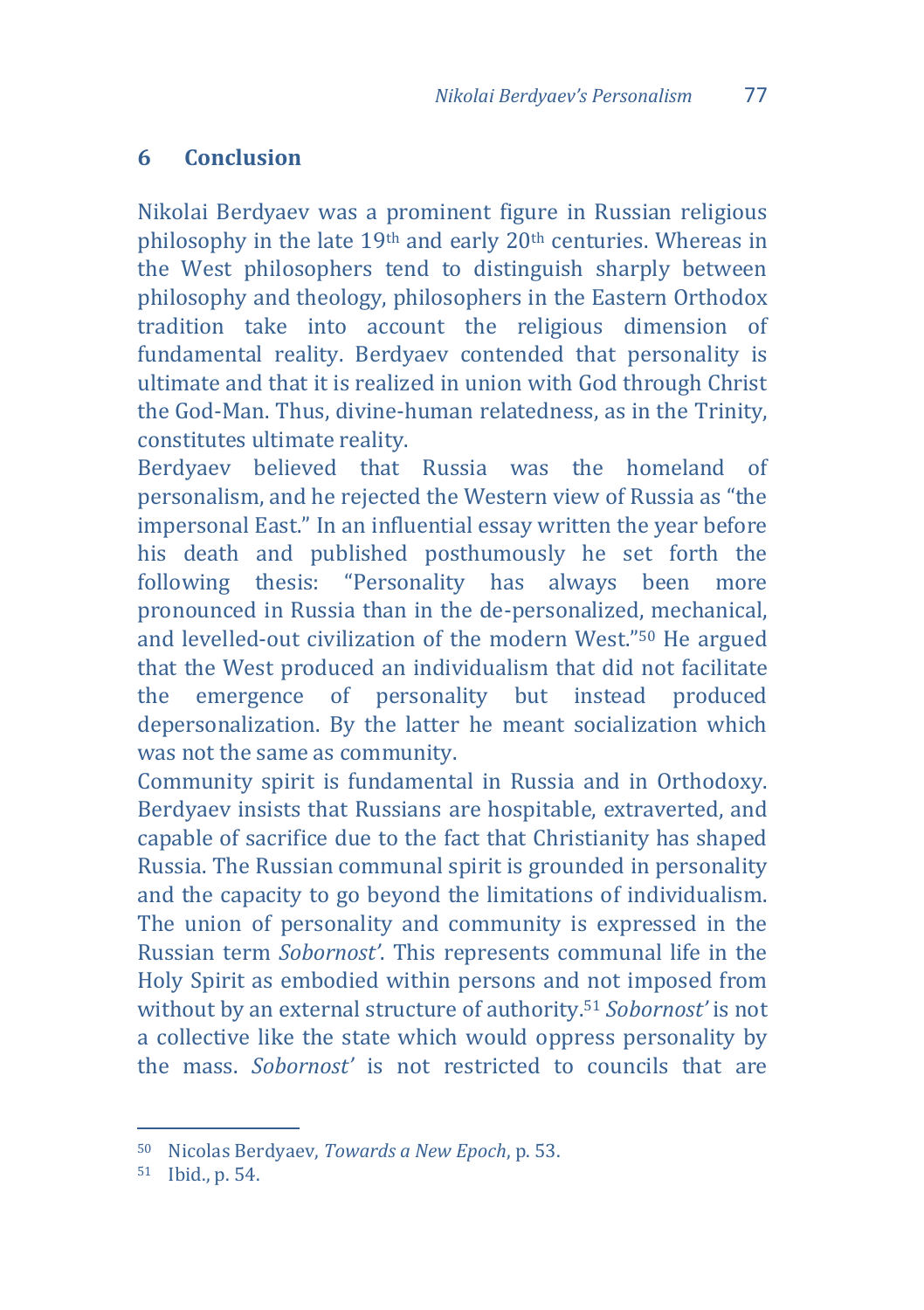$\overline{a}$ 

governed by formal institutional regulations; rather a council is present where the Holy Spirit is active.

In another essay Berdyaev defines *Sobornost'* as the corporate experience of love or "the organic union of freedom and love, community."<sup>52</sup> He clarifies that *Sobornost'* cannot be identified with Roman Catholic authoritarianism or Protestant individualism, but that it surpasses these as a third principle. While Orthodoxy is basic to Russia, Roman Catholicism is essential to Western Europe. The European temptation is to fall into rationalism, from which Russians have been spared. Russians are people of the end who think in terms of eschatology and apocalypse, aspiring toward the future, and who appreciate prophetic thinking. Berdyaev was considered by his contemporaries to be a prophetic philosopher.<sup>53</sup>

Personality as understood by Berdyaev differed from that in the West. The Western conception of personality has been shaped by Boethius and St. Augustine, and it consists of two components: rational individuality and psychological experience and consciousness.<sup>54</sup> Boethius defined the person as an "individual substance of a rational nature," and he said that person, or *persona* in Latin, is what the Greeks called *hypostasis* or individual subsistence.<sup>55</sup> Augustine's understanding of personality as reflective self-consciousness came out of his *Confessions*, Book Ten, section 17, in which he created

<sup>52</sup> Nicolas A. Berdyaev, *The Russian Idea* (New York: The Macmillan Company, 1948), pp. 161−162.

<sup>53</sup> For a discussion of Berdyaev's prophetic role see chapter 19 in Lowrie, *Rebellious Prophet*, pp. 259−266.

<sup>54</sup> J. D. Zizioulas, "Human Capacity and Human Incapacity: A Theological Exploration of Personhood," *Scottish Journal of Theology* 28 (1975): pp. 405−406.

<sup>55</sup> Boethius, *The Theological Tractates*, trans. H. F. Stewart and E. F. Rand. Loeb Classical Library (Cambridge: Harvard University Press, 1968), p. 85.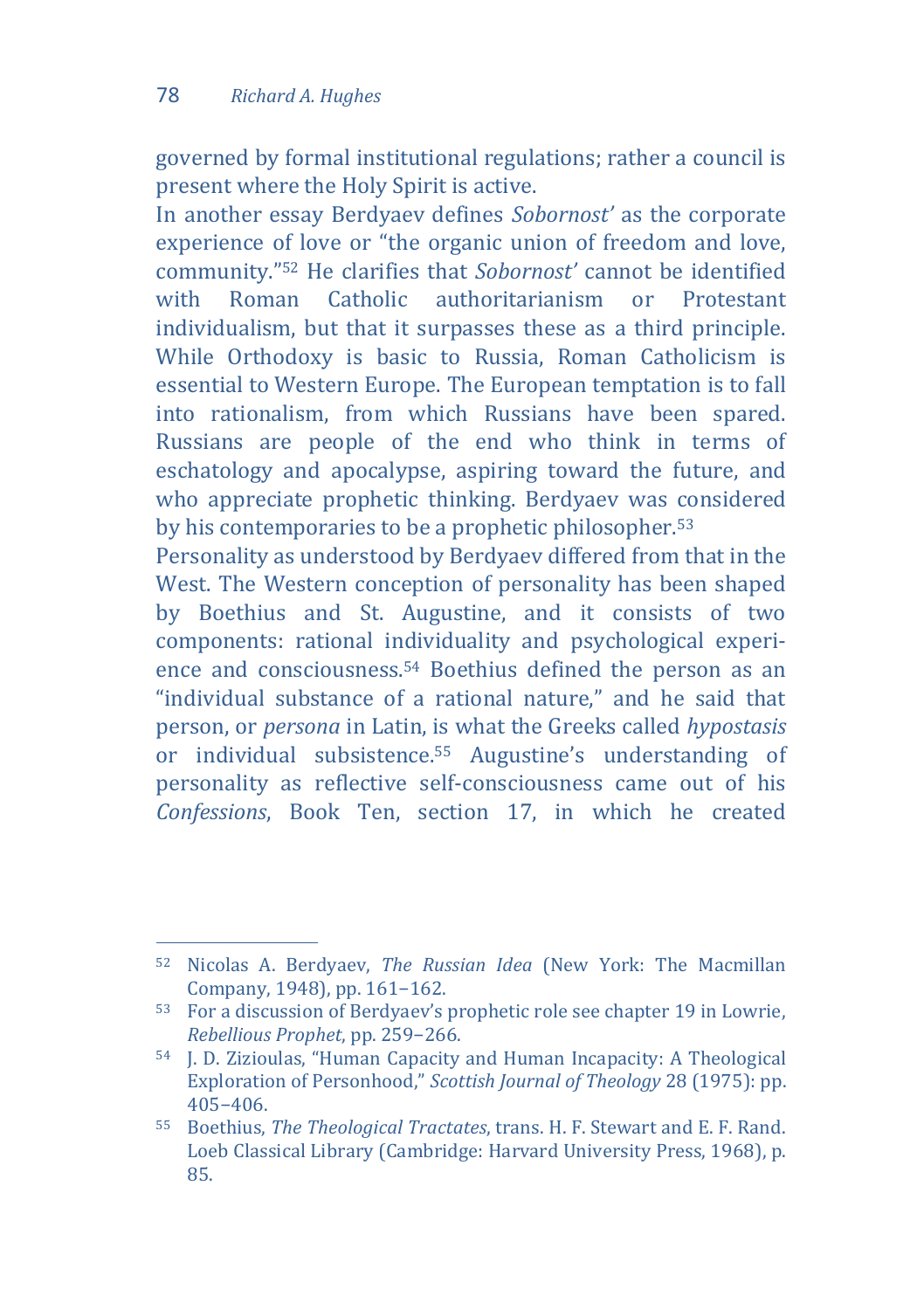personality by a conscious recollection of the past.<sup>56</sup> Augustine exclaimed: "Great is this power of memory; a thing, O my God, to be amazed at, a very profound and infinite multiplicity: and this thing is the mind, and this thing am I."<sup>57</sup> In the Augustinian tradition God was conceived in analogy with "the mental acts of an individual consciousness."<sup>58</sup>

In Orthodox theology personality is conceptualized as openness and *ek-stasis* of being, as a movement toward communion, selftranscendence, and freedom.<sup>59</sup> For Berdyaev the "path of the realization of the human person runs from the sub-conscious through the conscious to the supra-conscious."<sup>60</sup> As supported by Paul Tillich, Berdyaev's acceptance of the unconscious within personality enabled him to attack "the dictatorship of consciousness" of post-Cartesian Western thought and thereby avoid an abstract theistic personalism.<sup>61</sup> Personality is a whole and not confined to individual self-consciousness either in God or in humans.

Berdyaev did not start his reflections with the individual human person and then move to God as an individual divine person, as in the Western personalist tradition. Instead he began with the Trinity, as stated above, and viewed personality in terms of relatedness and intercommunion. In Orthodox theology the three persons of the Trinity share a perichoresis

<sup>56</sup> Brian L. Horne, "Person as Confession; Augustine of Hippo," in: Christoph Schwöbel, Colin E. Gunton (eds.), *Persons Divine and Human. King's College Essays in Theological Anthropology* (Edinburgh: T & T Clark, 1991), pp. 67−68.

<sup>57</sup> St. Augustine, *Confessions*, trans. William Watts. Loeb Classical Library. (Cambridge: Harvard University Press, 1961), p. 121.

<sup>58</sup> Christoph Schwöbel, "Introduction," in Christoph Schwöbel and Colin E. Gunton, eds. *Persons Divine and Human. King's College Essays in Theological Anthropology* (Edinburgh: T & T Clark, 1991), p. 13.

<sup>59</sup> J. Zizioulas, , "Human Capacity and Human Incapacity: A Theological Exploration of Personhood," p. 408.

<sup>60</sup> Nicholas A. Berdyaev, "The Problem of Man."

<sup>61</sup> Paul Tillich, "Nikolai Berdiajew. *Begegnungen. Gesammelte Werke Band XII* (Stuttgart: Evangelisches Verlagswerk, 1971), pp. 296−297.